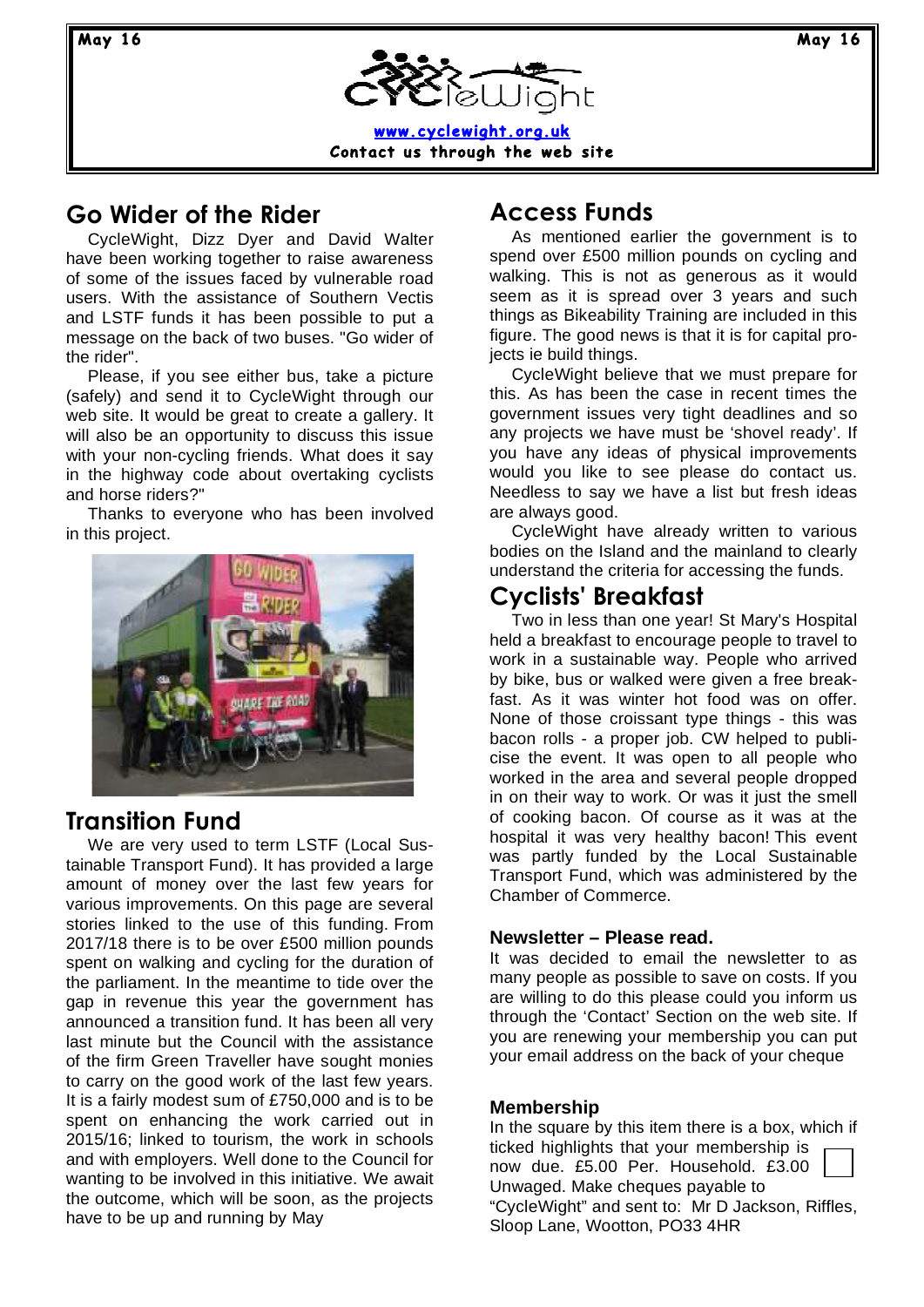# **Quarr Hill (And others)**

One of the real bug bear for many cyclists is this spot. It is narrow and being a busy road, cars do try to squeeze past. Even the fit struggle up the steep incline. Many of us can see an easy solution to this; a joint use path. The pavement is already there and pedestrians rarely use it. A dropped kerb at the bottom would allow ease of access. CycleWight has raised this before. It is now time to have another try. The Council is as we know strapped for cash but this is a very cheap and easy solution.

How to achieve it? The issue needs to be raised again. Can you write to the following 3 councillors whose ward are in or close to Quarr Hill? A short e-mail will do the trick. Highlight the danger to the cyclist, the fact it will help motorists and this is an easy solution to the problem. ivor.warlow@iow.gov.uk, ian.stephens@io w.gov.uk, phil.jordan@iow.gov.uk If you do not hear from them after a couple of weeks do write again to check up on the progress of your email.

CycleWight have submitted to the Council and Island Roads a list of other places on the Island where small and relatively cheap solutions could be introduced to make cycling easier and safer. We are waiting for a reply.

As can be seen from the Shalfleet traffic lights issue it may not be sorted over night but you have to begin somewhere.

### **AGM**

This took place on the 27th of November and was attended by by 35 people. The Carisbrooke Village Hall proved to be the perfect venue with plenty of room.

Tim Thorne the Chairman, gave a summary of the groups activities over the year. He talked about the work they had done with Island Roads, the Council and its various groups; Quality Transport Partnership, Sustainability Committee and Local Access Forum. Tim highlighted the various projects carried out by the Local Sustainable Transport Fund, which ended in March. The group had hoped to obtain some funds for cycling maps, but this was proving to be problematic as they were finding it difficult to meet the criteria on mainland distribution. (See later article) He highlighted how important social media was for keeping in contact with what is happening locally and on the mainland. With funding being even more difficult in the years to come Tim urged members to look actively for funding for the group's activities.

Tom Ransom did a presentation on his work for Visit Isle of Wight and the Sustrans School's Project with. Tom having spent nearly 3 years on promoting cycling, had some good insights on where the group may want to direct its campaigning in the future.

Will Ainsley, who was the LSTF manager until his contract ended, talked about his new job with Traffic Technology. His presentation included a demonstration on how the traffic counters work, which are used on some of the Island's cycle paths. An example of the data collected can be found elsewhere on the front page of the web site. There was a question and answer session to finish the evening.

The CycleWight committee would like to thank all of those who attended and donations to the raffles

## **LSTF 2**

CycleWight, after much effort made a successful bid under the Local Sustainable Transport Fund 2 to update the Round the Island map. There will now be 10,000 distributed around tourism venues across the South of Eng-

land and places such as motorway service stations. If you see one please take a picture of it in situ and send it to us through the website contact page.

There will be some maps for the Island too, which we will be distributing to a wide range of places over the coming months. The map can be viewed and downloaded from our web site under the drop down menu the IW Cycling 'Routes and maps'.



The new map has been revamped and contains more listings including bike shops, hire centres as well as information on electric bike charging points. As can be seen below we obtained some extra funding for some A0 maps, which can be used for external display. This one is at Pedallers.

We would like to thank all the people who supported us in this venture especially, Action Isle of Wight, Pinkeye Graphics and Mike Hoath.